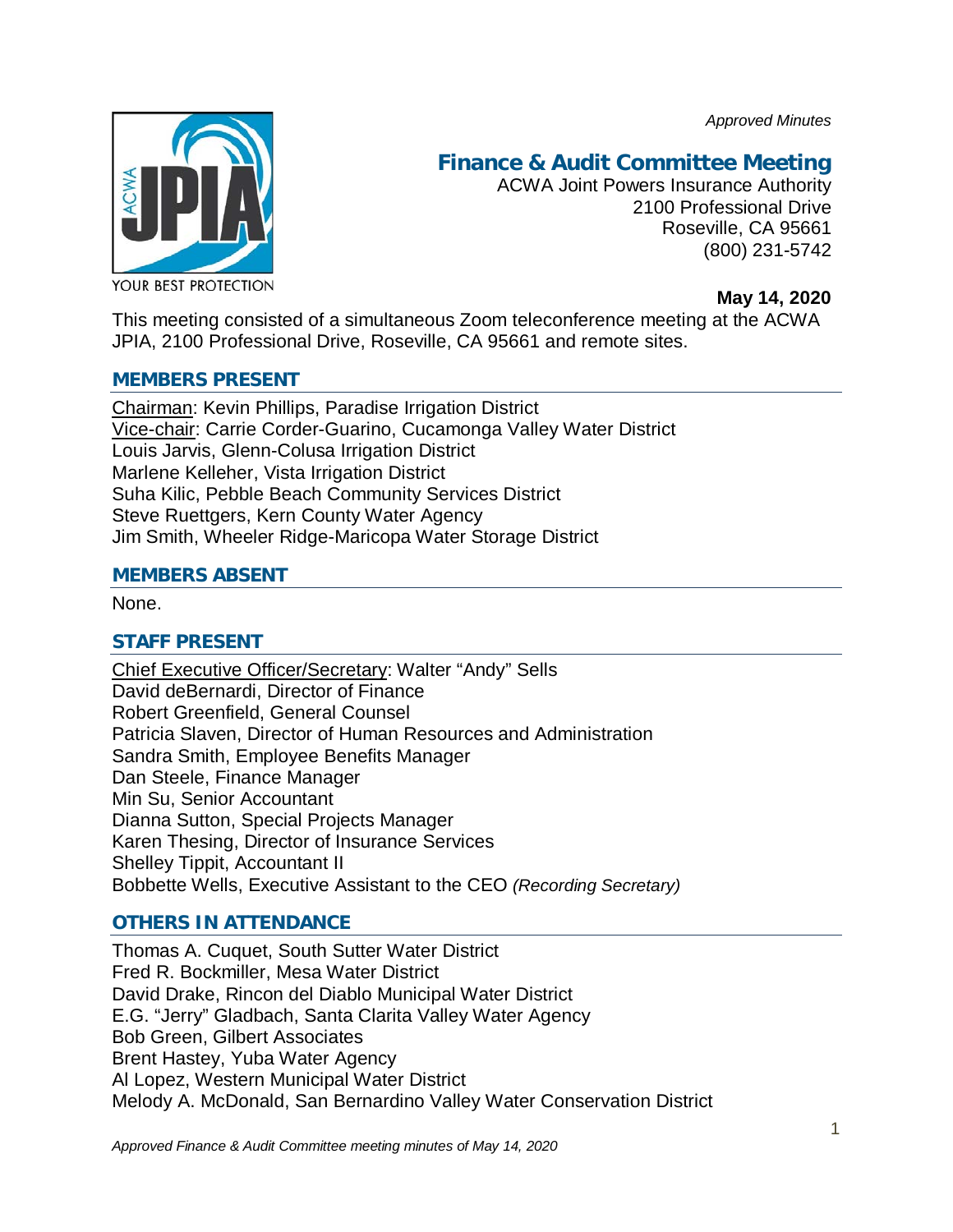Randall J. Reed, Cucamonga Valley Water District Pamela Tobin, San Juan Water District, ACWA VP Kevin Wong, Gilbert Associates

### **WELCOME/INTRODUCTIONS**

Chairman Phillips welcomed everyone in attendance.

### **CALL TO ORDER AND ANNOUNCEMENT OF QUORUM**

Chairman Phillips called the meeting to order at 10:01 a.m. He announced there was a quorum.

#### **ANNOUNCEMENT RECORDING OF MINUTES**

Chairman Phillips announced that the meeting would be recorded to assist in preparation of minutes. Recordings are kept 30 days following the meeting, as mandated by the California Brown Act.

#### **PUBLIC COMMENT**

Chairman Phillips noted that, as the agenda stated, members of the public would be allowed to address the Finance & Audit Committee on any agenda item prior to the Committee's decision on that item. Comments on any issues on the agenda, or not on the agenda, were also welcomed. No comments were brought forward.

### **ADDITIONS TO OR DELETIONS FROM THE AGENDA**

Chairman Phillips asked for any additions to, or deletions from, the agenda; none requested.

#### **APPROVAL OF MINUTES**

Chairman Phillips called for approval of the minutes of the December 2, 2019 meeting.

M/S/C (Ruettgers/Kelleher) (Corder-Guarino-Yes; Jarvis-Yes; Kilic-Yes; Kelleher-Yes; Phillips-Yes; Ruettgers-Yes; Smith-Yes): That the Finance & Audit Committee approve the minutes of the December 2, 2019 meeting.

#### **MEETINGS ATTENDED ON BEHALF OF THE JPIA**

None reported.

# **FINANCIAL STATEMENTS**

Mr. Wong and Mr. Green reported that the JPIA received an unmodified opinion. The opinion stated that the Financial Statements present fairly, in all material respects, the financial position of the JPIA as of September 30, 2019, and the results of its operations and cash flows for the year then ended in conformity with accounting principles generally accepted in the United States of America.

As in the previous year, the JPIA prepared a Comprehensive Annual Financial Report (CAFR) in accordance with the Government Finance Officers Association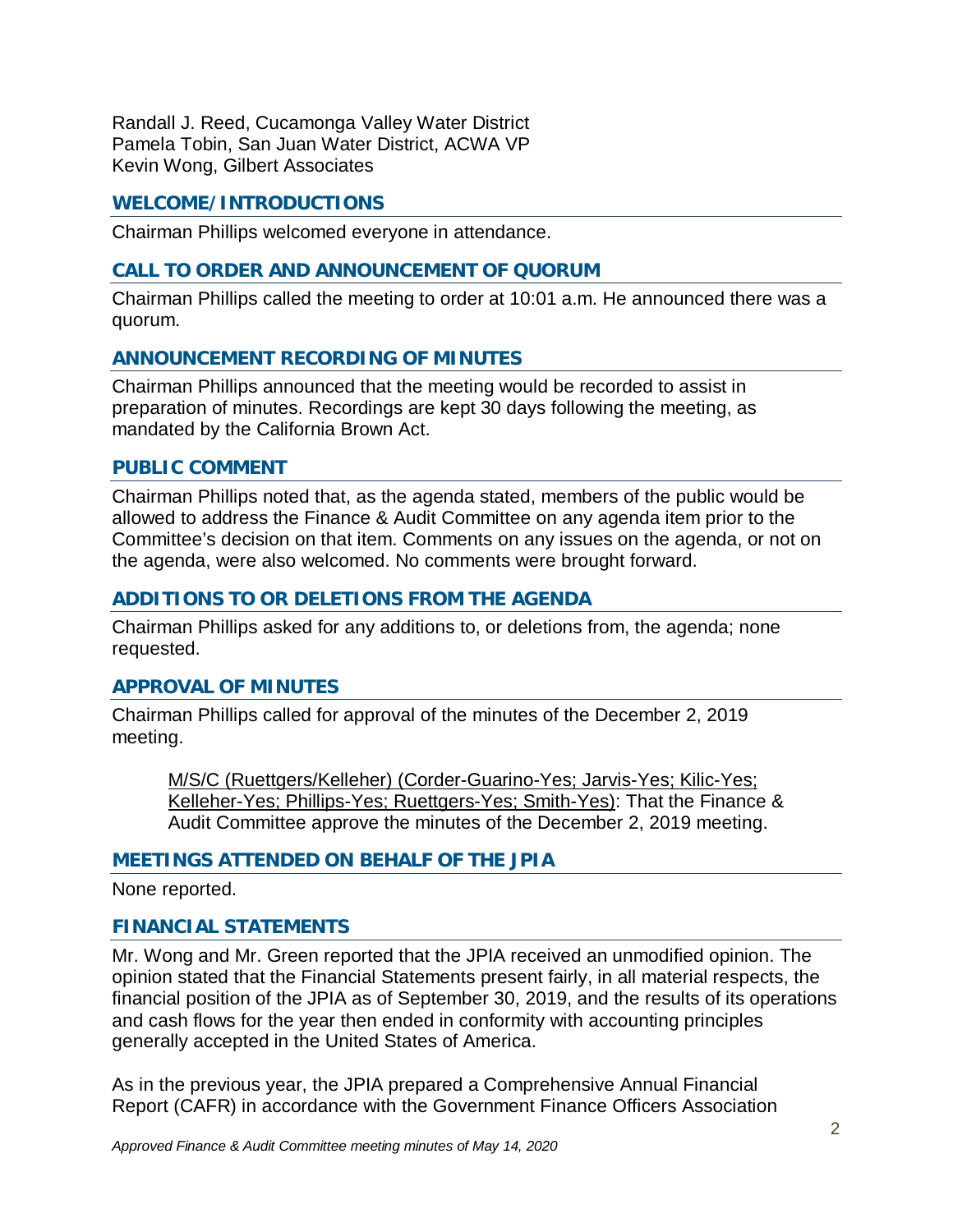(GFOA) standards. Management intends to submit this report to the GFOA for review in order to again obtain a Certificate of Achievement for Excellence in Financial Reporting. Consequently, the annual report has additional reports therein to meet these high standards.

M/S/C (Ruettgers/Kelleher) (Corder-Guarino-Yes; Jarvis-Yes; Kilic-Yes; Kelleher-Yes; Phillips-Yes; Ruettgers-Yes; Smith-Yes): That the Finance & Audit Committee recommends that the Executive Committee Approve the Audited Financial Statements and to forward to the Board of Directors at their next meeting for final approval.

# **OPERATING BUDGET**

Mr. deBernardi conveyed that in March of each year, a proposed operating budget is submitted to the Finance & Audit Committee and then to the Executive Committee for review. At the ACWA spring conference, the proposed operating budget is presented for approval to the Board of Directors. The budget covers General & Administrative (G&A) Expenses for the fiscal year ending September 30, 2021.

The most significant changes to the G&A budget for the fiscal year are staff salaries and staff employee benefits. Staff Salaries increase is due two additional positions anticipated (Member Services Admin and Special Projects Manager). These positions were approved by the Executive Committee during fiscal year 2020.

The overall increase in the Operating Budget is 3.3%. Salaries remain the largest line item in the budget.

M/S/C (Ruettgers/Kelleher) (Corder-Guarino-Yes; Jarvis-Yes; Kilic-Yes; Kelleher-Yes; Phillips-Yes; Ruettgers-Yes; Smith-Yes): That the Finance & Audit Committee recommends that the Executive Committee Approve the Operating Budget for fiscal year ending September 30, 2021 and to forward to the Board of Directors at their next meeting for final approval.

# **CAPTIVE UPDATE**

Mr. Sells reported that since the last Finance & Audit Committee meeting, the following has transpired with the Captive:

- JPIA ceded approximately \$19 million of expected losses and expenses to CWIF for the 2019-20 Liability Program policy year.
- Implementation of the CWIF Investment policy began January 2020.
- JPIA transferred \$12 million in capital to CWIF authorized by Board of Directors resolution.
- Next CWIF Board meeting is expected to be scheduled for a date during the Fall of 2020.